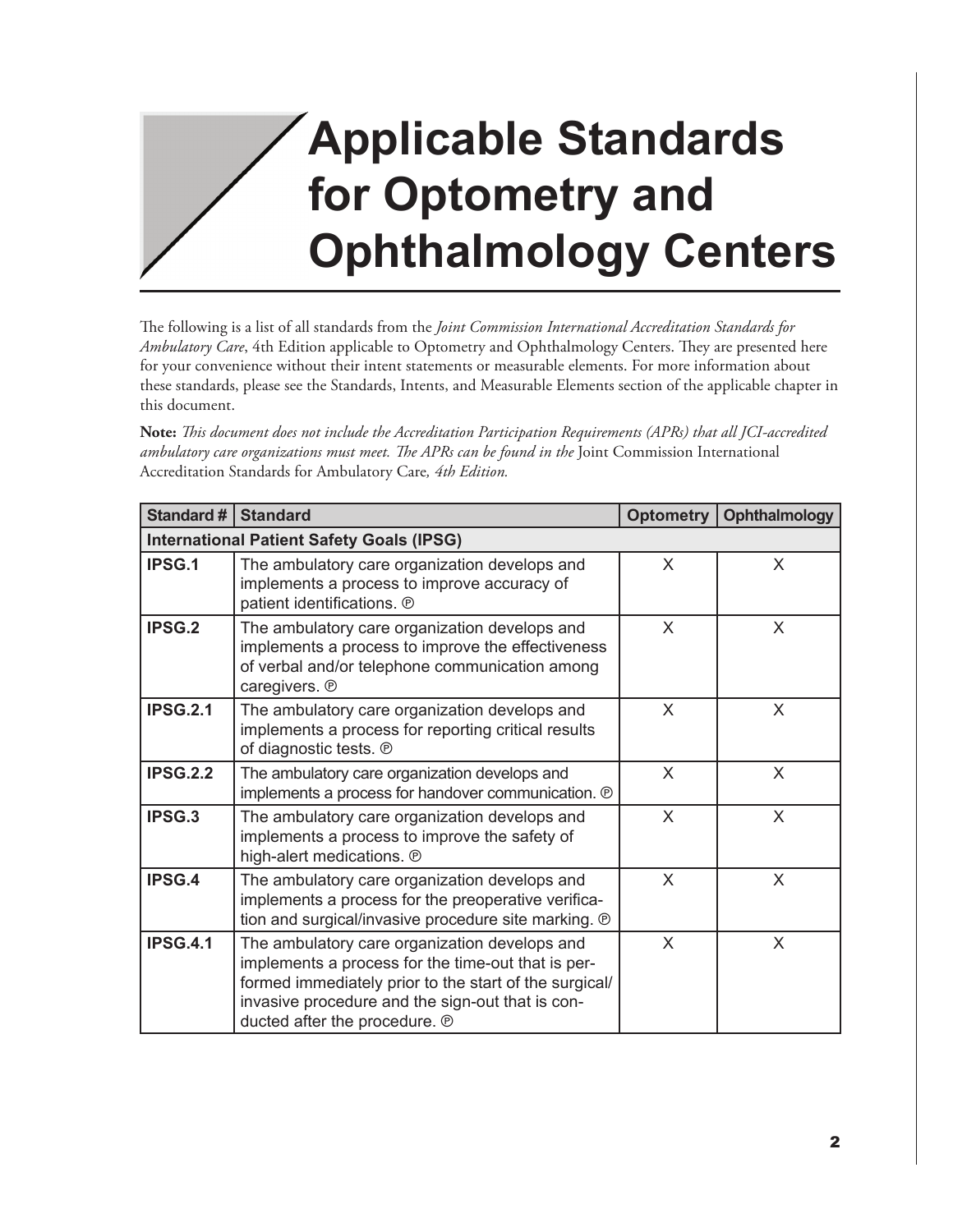| <b>Standard #</b> | <b>Standard</b>                                                                                                                                                                                                                                       | <b>Optometry</b> | <b>Ophthalmology</b> |
|-------------------|-------------------------------------------------------------------------------------------------------------------------------------------------------------------------------------------------------------------------------------------------------|------------------|----------------------|
| IPSG.5            | The ambulatory care organization adopts and<br>implements evidence-based hand-hygiene guide-<br>lines to reduce the risk of health care-associated<br>infections. ®                                                                                   | X                | X                    |
| <b>IPSG.6.1</b>   | The ambulatory care organization develops and<br>implements a process to reduce the risk of patient<br>harm resulting from falls for the organization's<br>patient population. ®                                                                      | X                | X                    |
|                   | <b>Access to Care and Continuity of Care (ACC)</b>                                                                                                                                                                                                    |                  |                      |
| ACC.1             | The ambulatory care organization informs the com-<br>munity about its services and how to obtain care<br>and screens patients to identify whether their health<br>care needs match the ambulatory care organiza-<br>tion's mission and resources. ®   | $\sf X$          | X                    |
| <b>ACC.1.1</b>    | Patient flow in the ambulatory care organization<br>is designed to provide efficient care and uniform<br>access based on the needs of the patient. @                                                                                                  |                  | X                    |
| ACC.2             | The ambulatory care organization designs and car-<br>ries out processes to provide continuity of patient<br>care services in the ambulatory care organization<br>and coordination among health care practitioners. ®                                  | X                | X                    |
| ACC.3             | There is a qualified individual identified as respon-<br>sible for the patient's care. ®                                                                                                                                                              | X                | X                    |
| ACC.4             | The ambulatory care organization has a program to<br>provide ongoing care and support to patients who<br>have chronic diseases. ®                                                                                                                     |                  | X                    |
| ACC.5             | The ambulatory care organization develops and<br>implements a process to refer patients to other<br>health care practitioners, another level of care,<br>other health care settings, or other organizations to<br>meet their continuing care needs. ® | X                | X                    |
| <b>ACC.5.1</b>    | The ambulatory care organization develops and<br>implements a process to transfer patients to<br>another organization to meet their continuing care<br>needs. ®                                                                                       | X                | X                    |
| <b>ACC.5.2</b>    | Information about the care and services that the<br>patient will need when he or she is referred by the<br>ambulatory care organization is communicated to<br>the patient, family, and continuing care practitioner<br>and/or setting.                | X                | X                    |
| ACC.6             | Patient education and follow-up instructions are<br>given in a form and language the patient can<br>understand.                                                                                                                                       | X                | X                    |
| ACC.7             | The process for referring or transferring the patient<br>evaluates the need for transportation.                                                                                                                                                       | X                | X                    |

 $\overline{\phantom{0}}$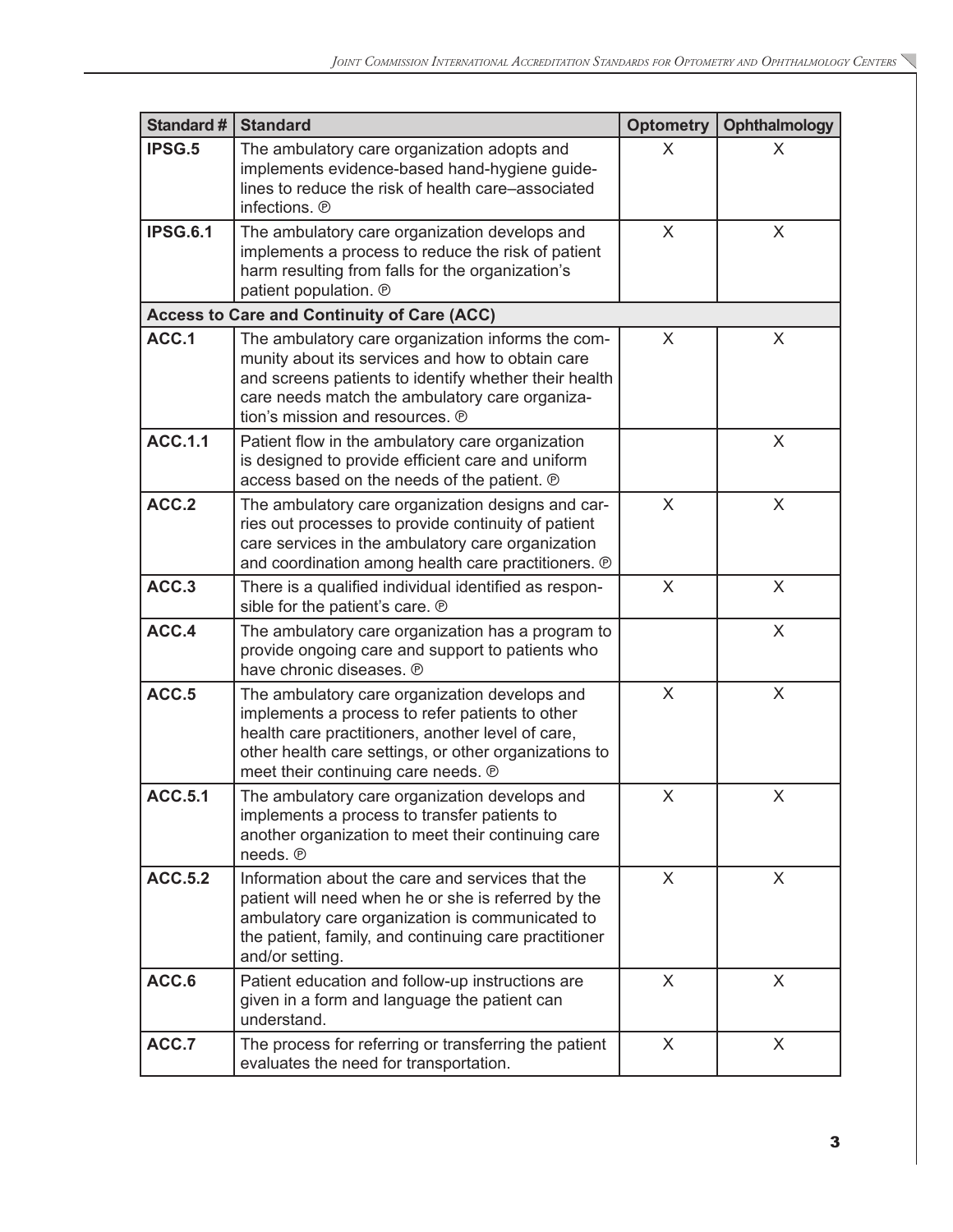| Standard #   Standard |                                                                                                                                                                                                                                                        | Optometry | Ophthalmology |
|-----------------------|--------------------------------------------------------------------------------------------------------------------------------------------------------------------------------------------------------------------------------------------------------|-----------|---------------|
|                       | <b>Patient and Family Rights (PFR)</b>                                                                                                                                                                                                                 |           |               |
| PFR.1                 | The ambulatory care organization is responsible<br>for developing and implementing processes that<br>support patients' and families' rights during care. ®                                                                                             | X         | X             |
| <b>PFR.1.1</b>        | The ambulatory care organization seeks to reduce<br>physical, language, cultural, and other barriers to<br>access and delivery of services.                                                                                                            | X         | X             |
| <b>PFR.1.2</b>        | The ambulatory care organization provides care<br>that is respectful of the patient's dignity, personal<br>values, and beliefs; and the patient's rights to pri-<br>vacy and confidentiality of care and information are<br>respected and protected. ® | X         | X             |
| <b>PFR.1.3</b>        | Patients are protected from verbal abuse and phys-<br>ical assault, and vulnerable populations are identi-<br>fied and protected from additional risks.                                                                                                | X         | X             |
| PFR.2                 | The ambulatory care organization provides care<br>that is respectful of patients' and families' personal<br>values and beliefs and supports their rights to par-<br>ticipate in the care process. @                                                    | X         | $\mathsf{X}$  |
| <b>PFR.2.1</b>        | The ambulatory care organization identifies patient<br>and family responsibilities in the care process. ®                                                                                                                                              | X         | X             |
| PFR.3                 | All patients are informed about their rights and<br>responsibilities in a manner and language they can<br>understand.                                                                                                                                  | X         | X             |
| PFR.4                 | Patient informed consent is obtained through a pro-<br>cess defined by the ambulatory care organization<br>and carried out by trained staff in a manner and<br>language that the patient can understand. ®                                             | X         | X             |
| <b>PFR.4.1</b>        | Informed consent is obtained before surgery,<br>anesthesia, procedural sedation, use of blood and<br>blood products, and other high-risk treatments and<br>procedures. ®                                                                               | X         | X             |
| <b>PFR.4.2</b>        | Patients and families receive adequate informa-<br>tion about the illness, proposed treatment(s), and<br>health care practitioners so that they can make<br>care decisions.                                                                            | X         | X             |
| <b>PFR.4.3</b>        | The ambulatory care organization establishes a<br>process, within the context of existing law and cul-<br>ture, for when others can grant consent. @                                                                                                   | X         | X             |
|                       | <b>Assessment of Patients (AOP)</b>                                                                                                                                                                                                                    |           |               |
| <b>AOP.1</b>          | An initial assessment process is used to identify<br>the health care needs of all patients. ®                                                                                                                                                          | X         | X             |
| <b>AOP.1.1</b>        | The scope and content of initial assessments con-<br>ducted by different clinical disciplines is defined in writ-<br>ing and based on applicable laws and regulations. ®                                                                               | $\sf X$   | X             |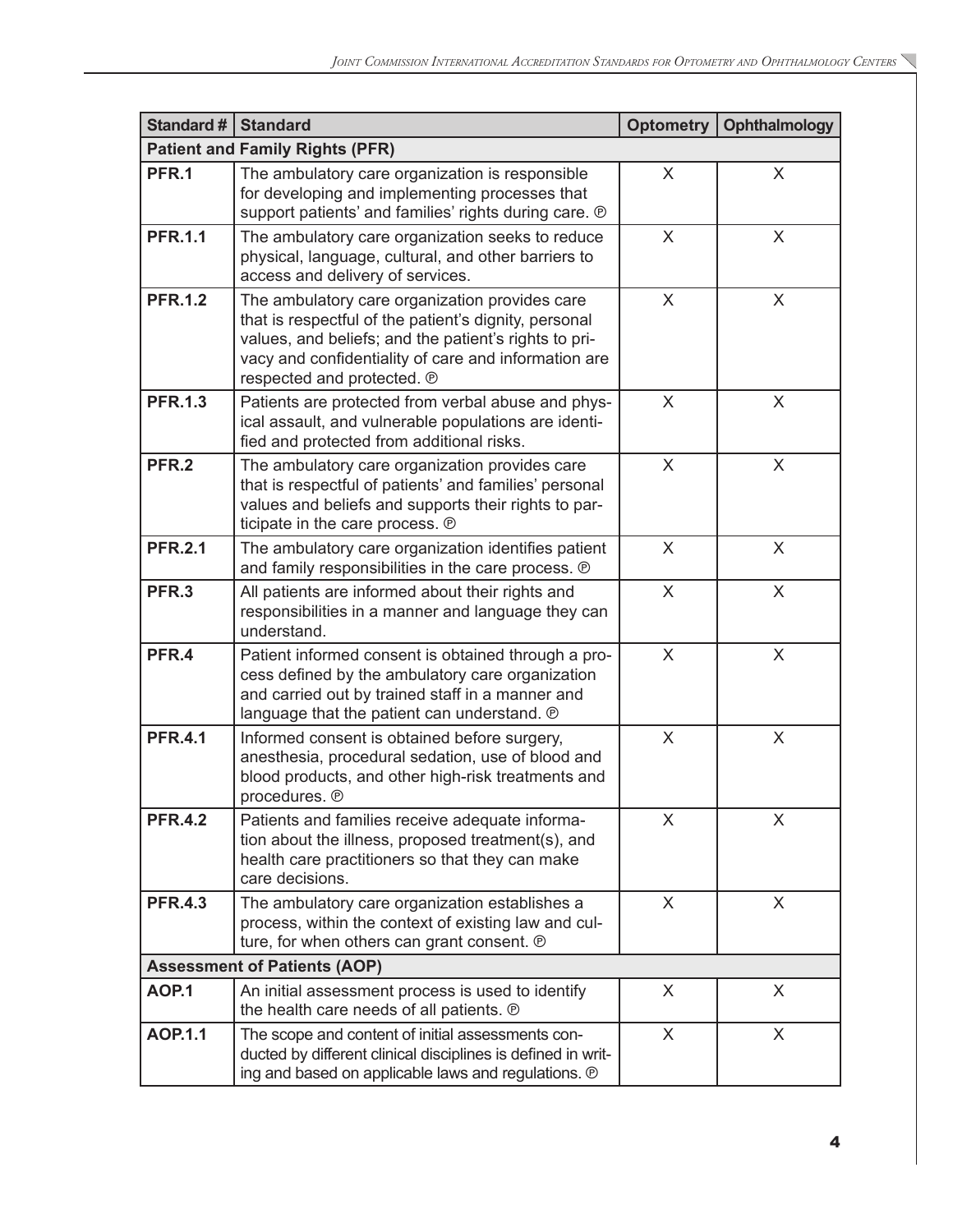| <b>Standard#</b>  | <b>Standard</b>                                                                                                                                                                                               | <b>Optometry</b> | <b>Ophthalmology</b> |
|-------------------|---------------------------------------------------------------------------------------------------------------------------------------------------------------------------------------------------------------|------------------|----------------------|
| AOP <sub>.2</sub> | All patients are screened for pain and assessed<br>when pain is present.                                                                                                                                      | X                | X                    |
| AOP <sub>3</sub>  | The ambulatory care organization has a process<br>for obtaining findings from relevant outside assess-<br>ments and incorporating them into the organiza-<br>tion's patient assessment process.               | X                | X                    |
| AOP.4             | There is an established reassessment process for<br>patients requiring additional services or ongoing<br>care. ®                                                                                              | $\sf X$          | X                    |
| AOP <sub>.5</sub> | The time frame for initial assessments and, as<br>appropriate, reassessment is consistent with each<br>patient's needs, organizational policy, and accepted<br>professional guidelines.                       | X                | X                    |
| AOP.6             | Laboratory services are available to meet patient<br>needs, and all such services meet applicable local<br>and national standards, laws, and regulations.                                                     | X                | X                    |
| AOP.6.1.1         | A qualified individual is responsible for the over-<br>sight and supervision of point-of-care testing in the<br>ambulatory care organization, and testing is per-<br>formed by trained and competent staff. ® | $\times$         | $\times$             |
| <b>AOP.6.6</b>    | Reference/contract laboratories used by the ambu-<br>latory care organization are licensed and accred-<br>ited or certified by a recognized authority.                                                        | X                | X                    |
| AOP.6.6.1         | The ambulatory care organization identifies mea-<br>sures for monitoring the quality of the services<br>provided by reference/contract laboratories.                                                          | X                | X                    |
| AOP.7             | Radiology and diagnostic imaging services are<br>available to meet patient needs, and all such ser-<br>vices meet applicable local and national standards,<br>laws, and regulations.                          | X                | X                    |
| <b>AOP.7.1</b>    | A qualified individual(s) is responsible for managing<br>the radiology and diagnostic imaging services. ®                                                                                                     | X                | X                    |
| <b>AOP.7.2</b>    | Individuals with proper qualifications and experi-<br>ence perform diagnostic imaging studies, interpret<br>the results, and report the results.                                                              | X                | X                    |
| <b>AOP.7.3</b>    | A radiation and/or diagnostic imaging safety pro-<br>gram for patients, staff, and visitors is in place,<br>followed, and complies with applicable professional<br>standards, laws, and regulations. ®        | X                | X                    |
| <b>AOP.7.4</b>    | Radiology and diagnostic imaging study results are<br>available in a timely way as defined by the ambula-<br>tory care organization. ®                                                                        | $\sf X$          | X                    |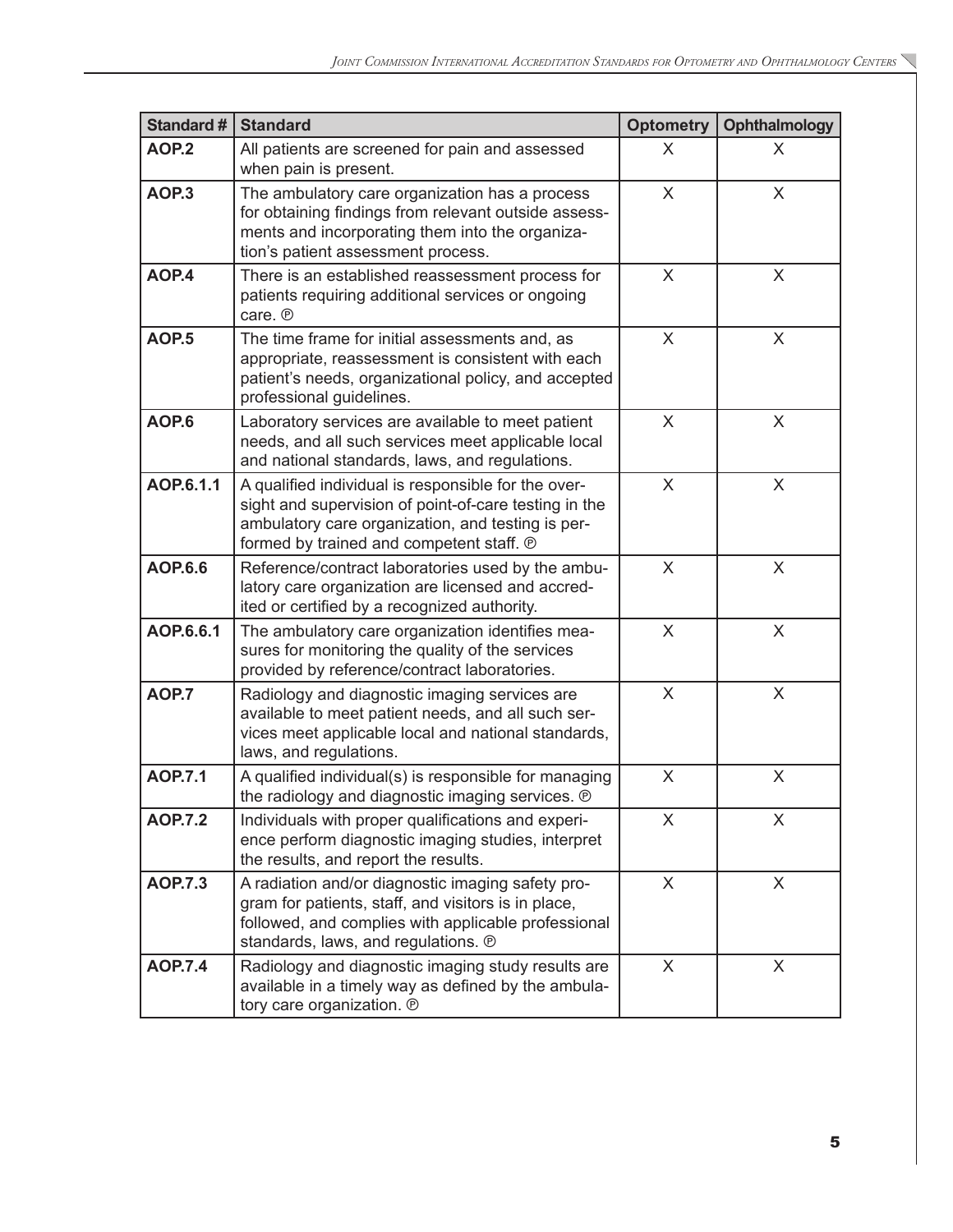| <b>Standard#</b>  | <b>Standard</b>                                                                                                                                                                                                                      | <b>Optometry</b> | Ophthalmology |
|-------------------|--------------------------------------------------------------------------------------------------------------------------------------------------------------------------------------------------------------------------------------|------------------|---------------|
| <b>AOP.7.5</b>    | All equipment used to conduct radiology and diag-<br>nostic imaging studies is regularly inspected, main-<br>tained, and calibrated, and appropriate records are<br>maintained for these activities. ®                               | X                | X             |
| <b>AOP.7.6</b>    | Quality control procedures for the radiology and<br>diagnostic imaging services are in place, followed,<br>validated, and documented. ®                                                                                              | X                | X             |
| <b>AOP.7.7</b>    | The ambulatory care organization regularly reviews<br>quality control results for all outside contracted<br>sources of radiology and diagnostic imaging<br>services.                                                                 | X                | X             |
|                   | <b>Care of Patients (COP)</b>                                                                                                                                                                                                        |                  |               |
| COP.1             | The ambulatory care organization provides care and<br>treatment using uniform care processes to all patients<br>that follow applicable laws and regulations. @                                                                       | X                | X             |
| COP <sub>.2</sub> | An individualized plan of care is developed, revised<br>when indicated by a change in the patient's condi-<br>tion, and documented for each patient.                                                                                 | X                | X             |
| <b>COP.2.1</b>    | Clinical practice guidelines and related clinical<br>pathways and/or clinical protocols as well as<br>other evidence-based recommendations are used<br>to guide patient assessment and treatment and<br>reduce unwanted variation. ® | X                | X             |
| COP <sub>3</sub>  | The care of high-risk patients and the provision of<br>high-risk services are guided by professional prac-<br>tice guidelines, laws, and regulations. @                                                                              | X                | X             |
| COP.4             | The ambulatory care organization establishes and<br>implements a program for the safe use of lasers<br>and other optical radiation devices that are used<br>for performing procedures and treatments in the<br>organization. ®       | X                | X             |
| <b>COP.4.1</b>    | Adverse events and adverse health effects<br>resulting from the use of lasers and other opti-<br>cal radiation devices are reported and action<br>plans to prevent recurrence are implemented and<br>monitored.                      | X                | X             |
| COP <sub>.5</sub> | Resuscitation services are available throughout the<br>ambulatory care organization.                                                                                                                                                 | X                | X             |
| COP.7             | Patients are supported in managing pain effec-<br>tively. ®                                                                                                                                                                          | X                | X             |
|                   | <b>Anesthesia and Surgery Care (ASC)</b>                                                                                                                                                                                             |                  |               |
| ASC.1             | Sedation and anesthesia services, if provided by<br>the ambulatory care organization, meet profes-<br>sional standards and applicable local and national<br>standards, laws, and regulations.                                        |                  | X             |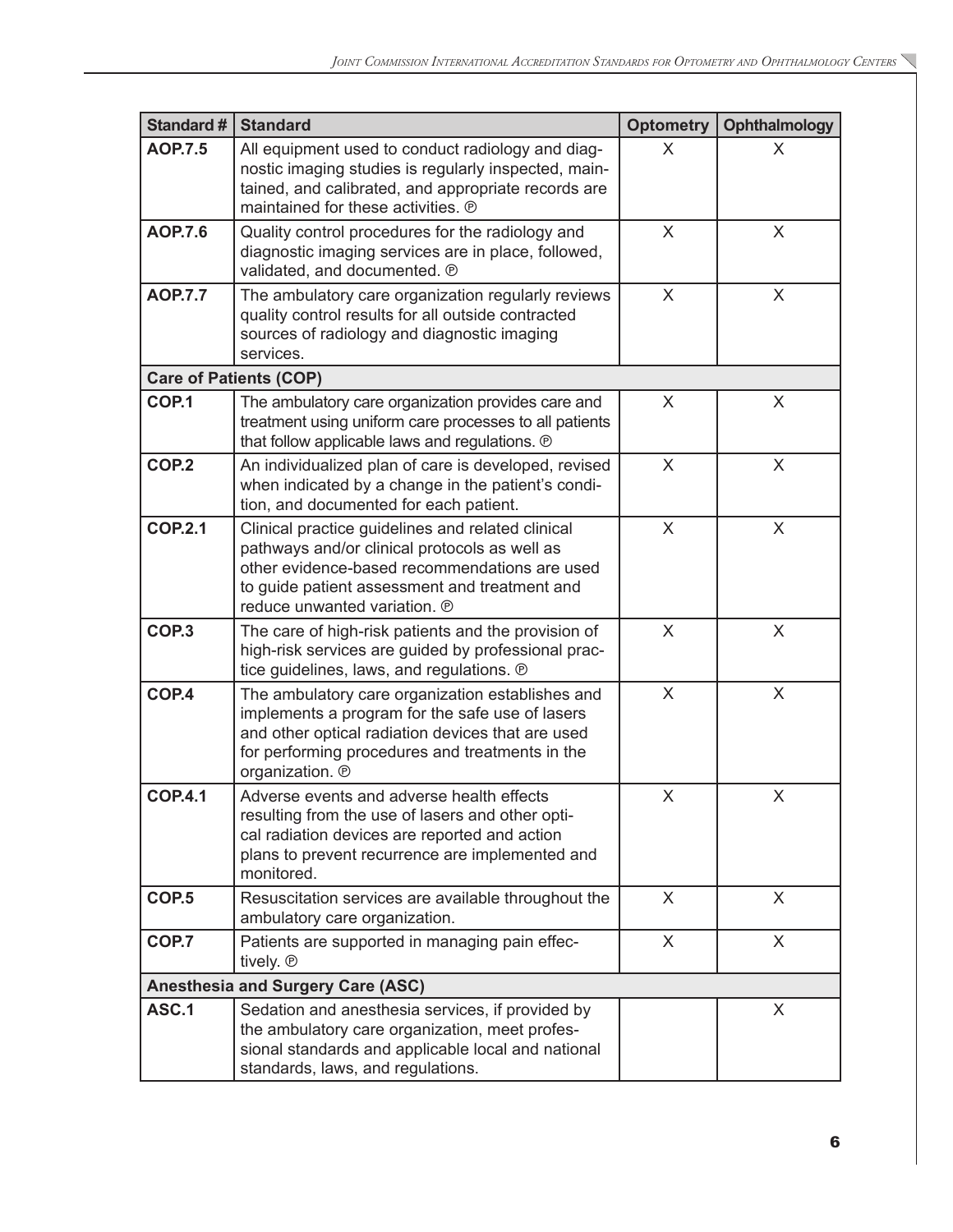| Standard #     | <b>Standard</b>                                                                                                                                                                               | <b>Optometry</b> | Ophthalmology  |
|----------------|-----------------------------------------------------------------------------------------------------------------------------------------------------------------------------------------------|------------------|----------------|
| ASC.2          | A qualified individual(s) is responsible for managing<br>the sedation and anesthesia services.                                                                                                |                  | X              |
| ASC.3          | The administration of procedural sedation is<br>standardized throughout the ambulatory care<br>organization. ®                                                                                |                  | X              |
| <b>ASC.3.1</b> | Practitioners responsible for procedural sedation<br>and individuals responsible for monitoring patients<br>receiving sedation are qualified. ®                                               |                  | X              |
| <b>ASC.3.2</b> | Procedural sedation is administered and monitored<br>according to professional practice guidelines. ®                                                                                         |                  | X              |
| <b>ASC.3.3</b> | The risks, benefits, and alternatives related to<br>procedural sedation are discussed with the patient,<br>his or her family, or those who make decisions for<br>the patient.                 |                  | X              |
| ASC.4          | A qualified individual conducts a preanesthesia<br>assessment and preinduction assessment.                                                                                                    |                  | X              |
| ASC.5          | Each patient's anesthesia care is planned and doc-<br>umented, and the anesthesia and technique used<br>are documented in the patient's medical record.                                       |                  | X              |
| <b>ASC.5.1</b> | The risks, benefits, and alternatives related to<br>anesthesia are discussed with the patient, his or<br>her family, or those who make decisions for the<br>patient.                          |                  | X              |
| ASC.6          | Each patient's physiological status during anesthe-<br>sia and surgery is monitored according to profes-<br>sional practice guidelines and documented in the<br>patient's medical record. ®   |                  | $\pmb{\times}$ |
| <b>ASC.6.1</b> | Each patient's postanesthesia status is monitored<br>and documented, and the patient is discharged<br>from the recovery area by a qualified individual or<br>by using established criteria. ® |                  | X              |
| ASC.7          | Each patient's surgical care is planned and docu-<br>mented based on the results of the assessment.                                                                                           |                  | X              |
| <b>ASC.7.1</b> | The risks, benefits, and alternatives are discussed<br>with the patient and his or her family or those who<br>make decisions for the patient.                                                 |                  | X              |
| <b>ASC.7.2</b> | Information about the surgical procedure is docu-<br>mented in the patient's medical record to facilitate<br>continuing care.                                                                 |                  | X              |
| <b>ASC.7.3</b> | Patient care after surgery is planned and<br>documented.                                                                                                                                      |                  | X              |
| <b>ASC.7.4</b> | Surgical care that includes the implanting of a med-<br>ical device is planned with special consideration of<br>how standard processes and procedures must be<br>modified. ®                  |                  | X              |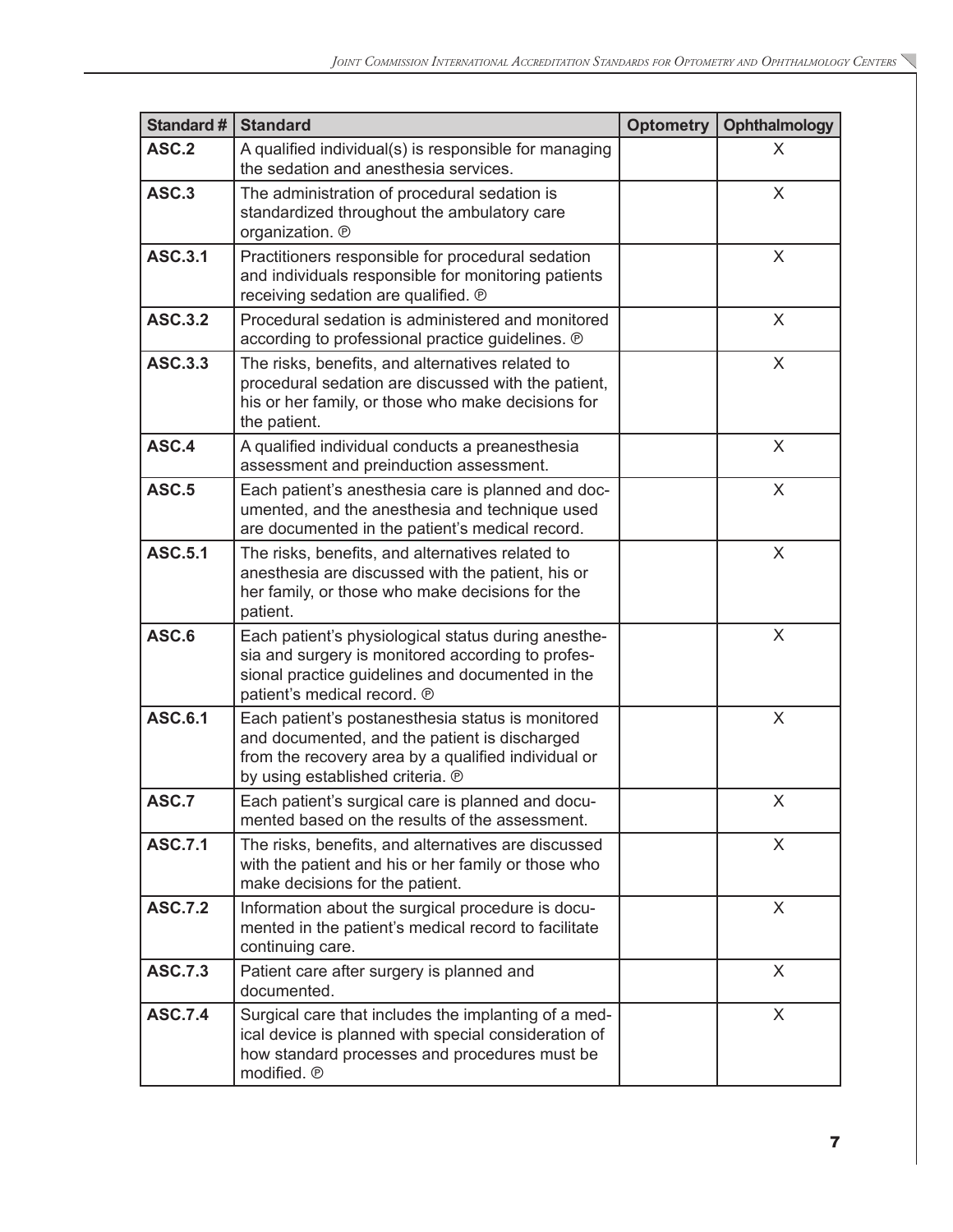| Standard # $ $ | <b>Standard</b>                                                                                                                                                                                                 | Optometry | Ophthalmology |
|----------------|-----------------------------------------------------------------------------------------------------------------------------------------------------------------------------------------------------------------|-----------|---------------|
|                | <b>Medication Management and Use (MMU)</b>                                                                                                                                                                      |           |               |
| MMU.1          | Medication use in the ambulatory care organization<br>is organized to meet patient needs, is appropriate<br>to the organization's mission and services, and<br>complies with applicable laws and regulations. ® | $\sf X$   | X             |
| MMU.2          | There is a method for overseeing the ambulatory<br>care organization's medication list, availability of<br>medications, and medication use.                                                                     | X         | X             |
| MMU.3          | Medications, including emergency medications<br>and medications that require special handling, are<br>properly and safely stored. ®                                                                             | X         | X             |
| MMU.4          | The ambulatory care organization identifies a<br>current list of medications taken by the patient at<br>home and reviews the list against all new medica-<br>tion prescribed or dispensed in the organization.  | X         | X             |
| <b>MMU.4.1</b> | Medications prescribed and/or administered within<br>the ambulatory care organization follow standard-<br>ized processes to ensure patient safety. @                                                            | $\times$  | X             |
| <b>MMU.5</b>   | Medications are monitored for patient adherence,<br>clinical effectiveness, and adverse medication<br>effects. ®                                                                                                | X         | X             |
| <b>MMU.5.1</b> | The ambulatory care organization establishes and<br>implements a process for acting on medication<br>errors and near misses. ®                                                                                  | X         | X             |
|                | <b>Patient and Family Education (PFE)</b>                                                                                                                                                                       |           |               |
| PFE.1          | The ambulatory care organization provides educa-<br>tion that supports patient and family participation in<br>care decisions and care processes.                                                                | X         | X             |
| PFE.2          | Each patient's educational needs related to imme-<br>diate and ongoing health care needs are assessed<br>and recorded in his or her medical record.                                                             | $\sf X$   | X             |
| <b>PFE.2.1</b> | The patient's and family's ability to learn and will-<br>ingness to learn are assessed.                                                                                                                         | X         | X.            |
| PFE.3          | Education methods include the patient's and fam-<br>ily's values and preferences and allow sufficient<br>interaction among the patient, family, and staff for<br>learning to occur.                             | X         | X             |
| PFE.4          | Health care practitioners caring for the patient col-<br>laborate to provide education and have the knowl-<br>edge, time, and communication skills to do so.                                                    | X         | X             |
|                | <b>Quality and Patient Safety (QPS)</b>                                                                                                                                                                         |           |               |
| QPS.1          | The ambulatory care organization's program for<br>quality and patient safety includes both patient and<br>staff safety and includes the organization's risk<br>management and quality control activities. ®     | X         | X             |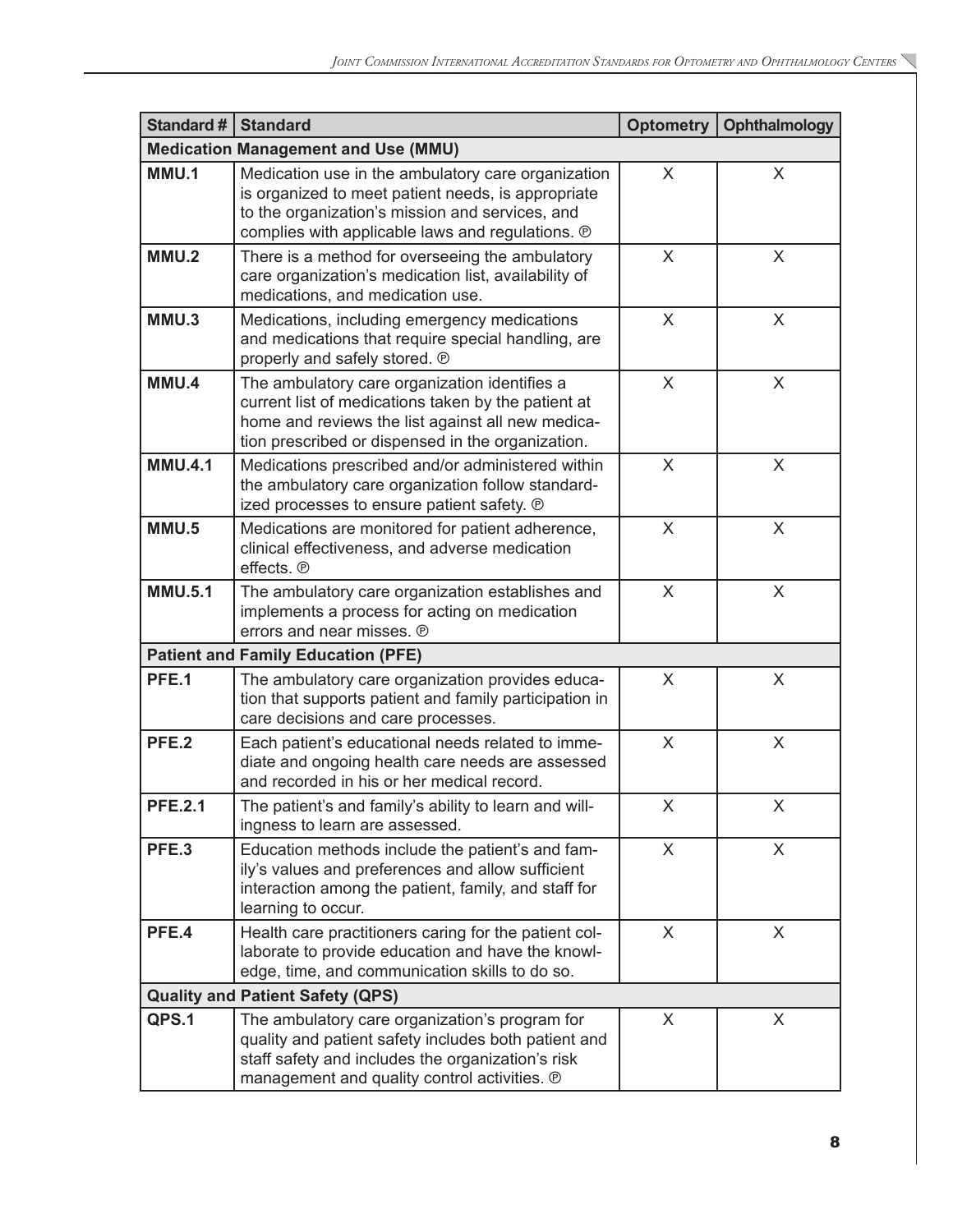| <b>Standard#</b> | <b>Standard</b>                                                                                                                                                                                                                                    | <b>Optometry</b> | Ophthalmology |
|------------------|----------------------------------------------------------------------------------------------------------------------------------------------------------------------------------------------------------------------------------------------------|------------------|---------------|
| QPS.2            | The quality and patient safety program includes<br>the collection, aggregation and analysis of data to<br>support patient care, organization management,<br>and the quality and patient safety program and<br>participation in external databases. | X                | X             |
| QPS.2.1          | Individuals with appropriate experience, knowl-<br>edge, and skills systematically aggregate and ana-<br>lyze data in the ambulatory care organization.                                                                                            | $\sf X$          | X             |
| QPS.3            | The ambulatory care organization uses an internal<br>process to validate data. @                                                                                                                                                                   | X                | X             |
| QPS.4            | The ambulatory care organization uses a defined<br>process for identifying and managing sentinel<br>events. ®                                                                                                                                      | $\sf X$          | X             |
| QPS.5            | Data are always analyzed when undesirable trends<br>and variation are evident from the data. ®                                                                                                                                                     | X                | X             |
| QPS.6            | The ambulatory care organization uses a defined<br>process for the identification and analysis of near-<br>miss events.                                                                                                                            | $\times$         | X             |
| QPS.7            | An ongoing program of risk management is used<br>to identify and to proactively reduce unanticipated<br>adverse events and other safety risks to patients<br>and staff. ®                                                                          | X                | X             |
|                  | <b>Prevention and Control of Infections (PCI)</b>                                                                                                                                                                                                  |                  |               |
| <b>PCI.1</b>     | One or more individuals oversee all infection pre-<br>vention and control activities. This individual(s) is<br>qualified in infection prevention and control prac-<br>tices through education, training, experience, or<br>certification.          | X                | X             |
| <b>PCI.2</b>     | There is a designated coordination mechanism for<br>all infection prevention and control activities that<br>involves physicians, nurses, and others based on<br>the size and complexity of the ambulatory care<br>organization.                    | X                | X             |
| <b>PCI.3</b>     | The infection prevention and control program is<br>based on current scientific knowledge, accepted<br>practice guidelines, applicable laws and regula-<br>tions, and standards for sanitation and cleanliness.                                     | X                | X             |
| PCI.4            | The ambulatory care organization designs and<br>implements a comprehensive program to reduce<br>the risks of health care-associated infections in<br>patients and staff. ®                                                                         | $\times$         | X             |
| <b>PCI.5</b>     | The ambulatory care organization identifies the<br>procedures and processes associated with the risk<br>of infection and implements strategies to reduce<br>infection risk. ®                                                                      | X                | X             |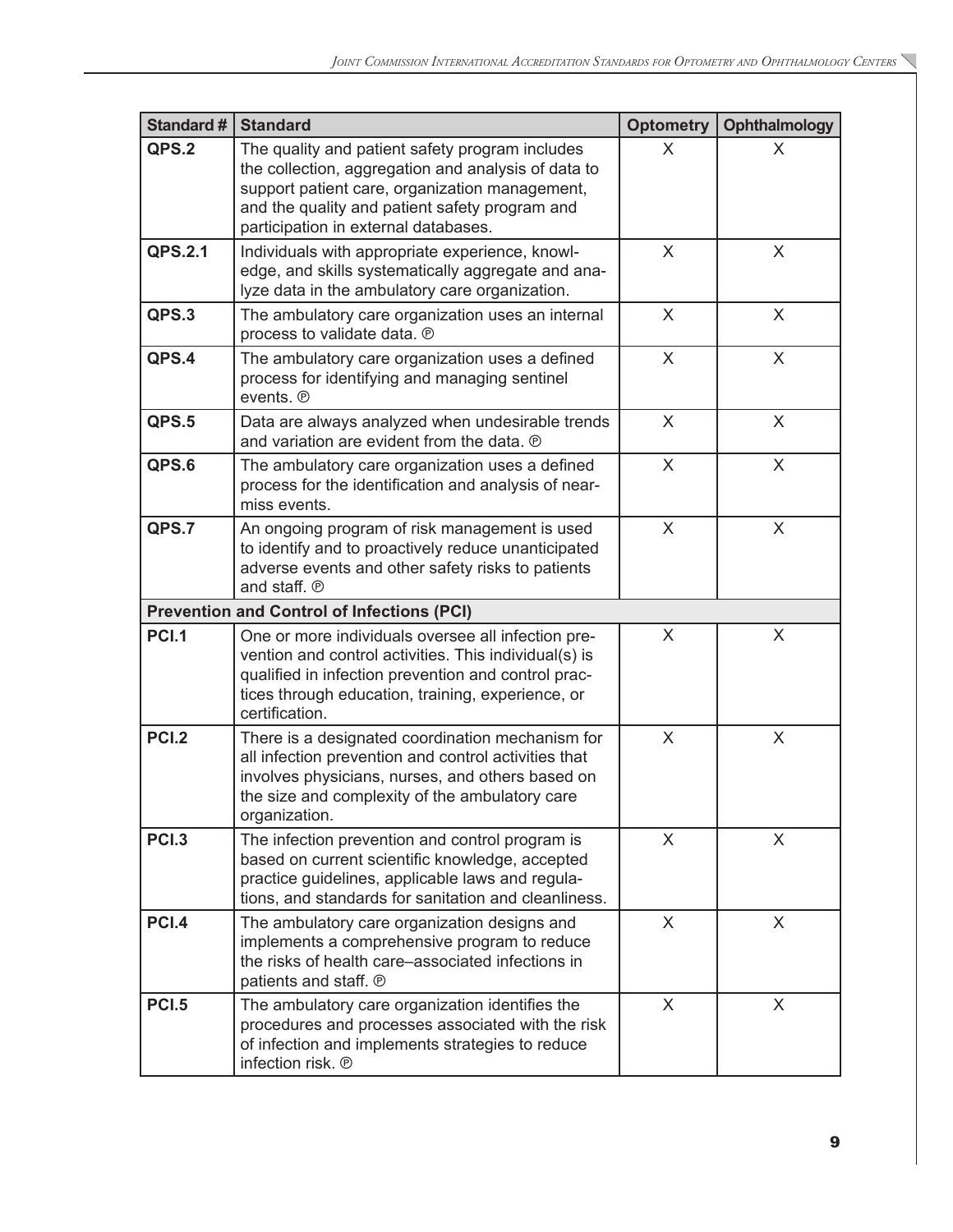$\overline{\phantom{0}}$ 

| <b>Standard#</b> | <b>Standard</b>                                                                                                                                                                                                                                                                               | <b>Optometry</b> | <b>Ophthalmology</b> |
|------------------|-----------------------------------------------------------------------------------------------------------------------------------------------------------------------------------------------------------------------------------------------------------------------------------------------|------------------|----------------------|
| <b>PCI.6</b>     | The ambulatory care organization reduces the risk<br>of infections associated with medical/surgical/ den-<br>tal equipment, devices, and supplies by ensuring<br>adequate cleaning, disinfection, sterilization, and<br>storage; and implements a process for managing<br>expired supplies. ® | X                | X                    |
| <b>PCI.7</b>     | The ambulatory care organization develops,<br>implements, and tests strategies to respond to the<br>presentation of global communicable diseases. ®                                                                                                                                           | X                | X                    |
| PCI.8            | The infection prevention and control process is<br>integrated with the ambulatory care organization's<br>overall program for quality and patient safety pro-<br>gram using measures that are epidemiologically<br>important to the organization.                                              | $\times$         | X                    |
|                  | Governance, Leadership, and Direction (GLD)                                                                                                                                                                                                                                                   |                  |                      |
| GLD.1            | The structure and authority of the ambulatory care<br>organization's governing entity are described in<br>bylaws, policies and procedures, or similar<br>documents. ®                                                                                                                         | X                | X                    |
| <b>GLD.1.1</b>   | The operational responsibilities and accountabilities<br>of the governing entity are described in a written<br>document(s). ®                                                                                                                                                                 | X                | X                    |
| GLD.2            | A chief executive is responsible for operating the<br>ambulatory care organization and complying with<br>applicable laws and regulations. ®                                                                                                                                                   | X                | X                    |
| GLD.3            | Ambulatory care organization leaders are identified<br>and collectively responsible for defining the orga-<br>nization's mission and creating the programs and<br>policies needed to fulfill the mission.                                                                                     | X                | $\times$             |
| GLD.4            | Ambulatory care organization leaders plan,<br>develop, and implement a quality and patient safety<br>program and communicate quality and patient<br>safety information to the governing entity.                                                                                               | X                | X                    |
| GLD.5            | The ambulatory care organization's leaders priori-<br>tize which organization wide clinical and manage-<br>rial processes and outcomes will be measured and<br>which improvement and patient safety activities will<br>be implemented.                                                        | X                | X                    |
| <b>GLD.5.1</b>   | The individuals leading the ambulatory care organi-<br>zation's departments and services improve quality<br>and patient safety by participating in organization<br>wide improvement priorities and monitoring and<br>improving the services specific to the department/<br>service.           | $\sf X$          | X                    |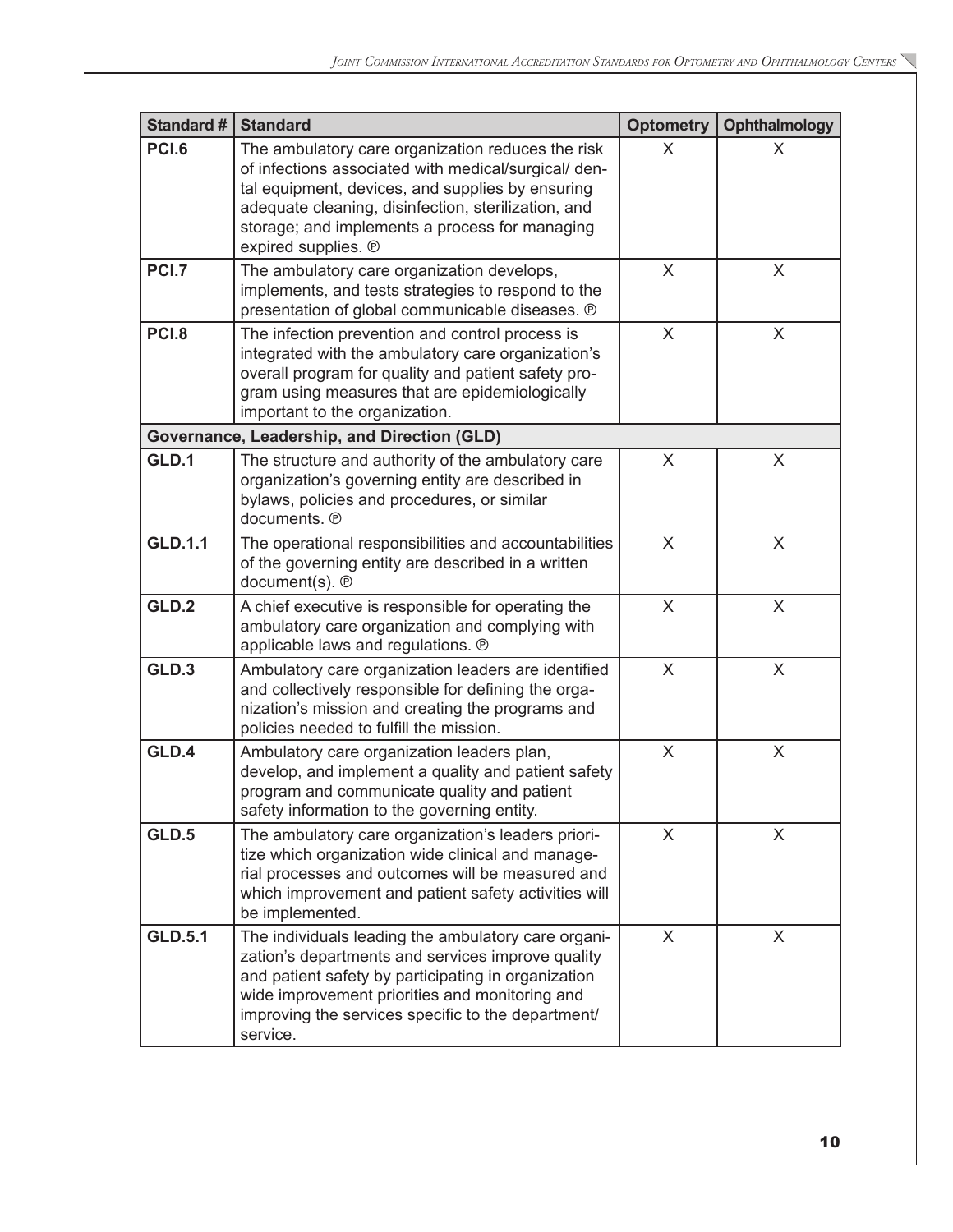$\overline{\phantom{0}}$ 

| <b>Standard #</b> | <b>Standard</b>                                                                                                                                                                                                                                                                                          | <b>Optometry</b> | <b>Ophthalmology</b>      |
|-------------------|----------------------------------------------------------------------------------------------------------------------------------------------------------------------------------------------------------------------------------------------------------------------------------------------------------|------------------|---------------------------|
| GLD.6             | Ambulatory care organization leaders are account-<br>able for the review, selection, and monitoring of<br>clinical and nonclinical contracts. ®                                                                                                                                                          | $\sf X$          | X                         |
| <b>GLD.6.1</b>    | Ambulatory care organization leaders ensure that<br>contracts and other arrangements are included as<br>part of the ambulatory care organization's quality<br>and patient safety program.                                                                                                                | X                | $\boldsymbol{\mathsf{X}}$ |
| <b>GLD.6.2</b>    | Ambulatory care organization leaders ensure that<br>independent practitioners not employed by the<br>ambulatory care organization have the right cre-<br>dentials and are privileged for the services that they<br>provide to the organization's patients. ®                                             | X                | X                         |
| GLD.7             | Ambulatory care organization leaders make deci-<br>sions related to the purchase or use of resources-<br>human and technical—with an understanding of the<br>quality and safety implications of those decisions.                                                                                         | X                | X                         |
| <b>GLD.7.1</b>    | The ambulatory care organization seeks and uses<br>data and information on the safety of the supply<br>chain to protect patients and staff from unstable,<br>contaminated, defective, and counterfeit supplies.                                                                                          | X                | X                         |
| GLD.8             | The ambulatory care organization leaders plan and<br>implement a professional staff structure to support<br>their responsibilities and authority. ®                                                                                                                                                      | $\sf X$          | X                         |
| GLD.9             | The ambulatory care organization establishes a<br>framework for ethical management that promotes<br>a culture of ethical practices and decision mak-<br>ing to ensure that patient care is provided within<br>business, financial, ethical, and legal norms and<br>protects patients and their rights. ® | X                | X                         |
| <b>GLD.9.1</b>    | The ambulatory care organization's framework for<br>ethical management addresses operational and<br>business conduct, including disclosure of own-<br>ership and any conflicts of interest, and honestly<br>portraying its services to patients. ®                                                       | X                | X                         |
| <b>GLD.10</b>     | Ambulatory care organization leaders create and<br>support a culture of safety throughout the organiza-<br>tion. ®                                                                                                                                                                                       | X                | X                         |
| <b>GLD.11</b>     | Health professional education, when provided<br>within the ambulatory care organization, is guided<br>by the educational parameters defined by the spon-<br>soring academic program and the ambulatory care<br>organization's leaders.                                                                   | X                | X                         |
| <b>GLD.12</b>     | Human subjects research, when conducted within<br>the ambulatory care organization, is guided by<br>laws, regulations, and organization leaders. ®                                                                                                                                                       | X                | X                         |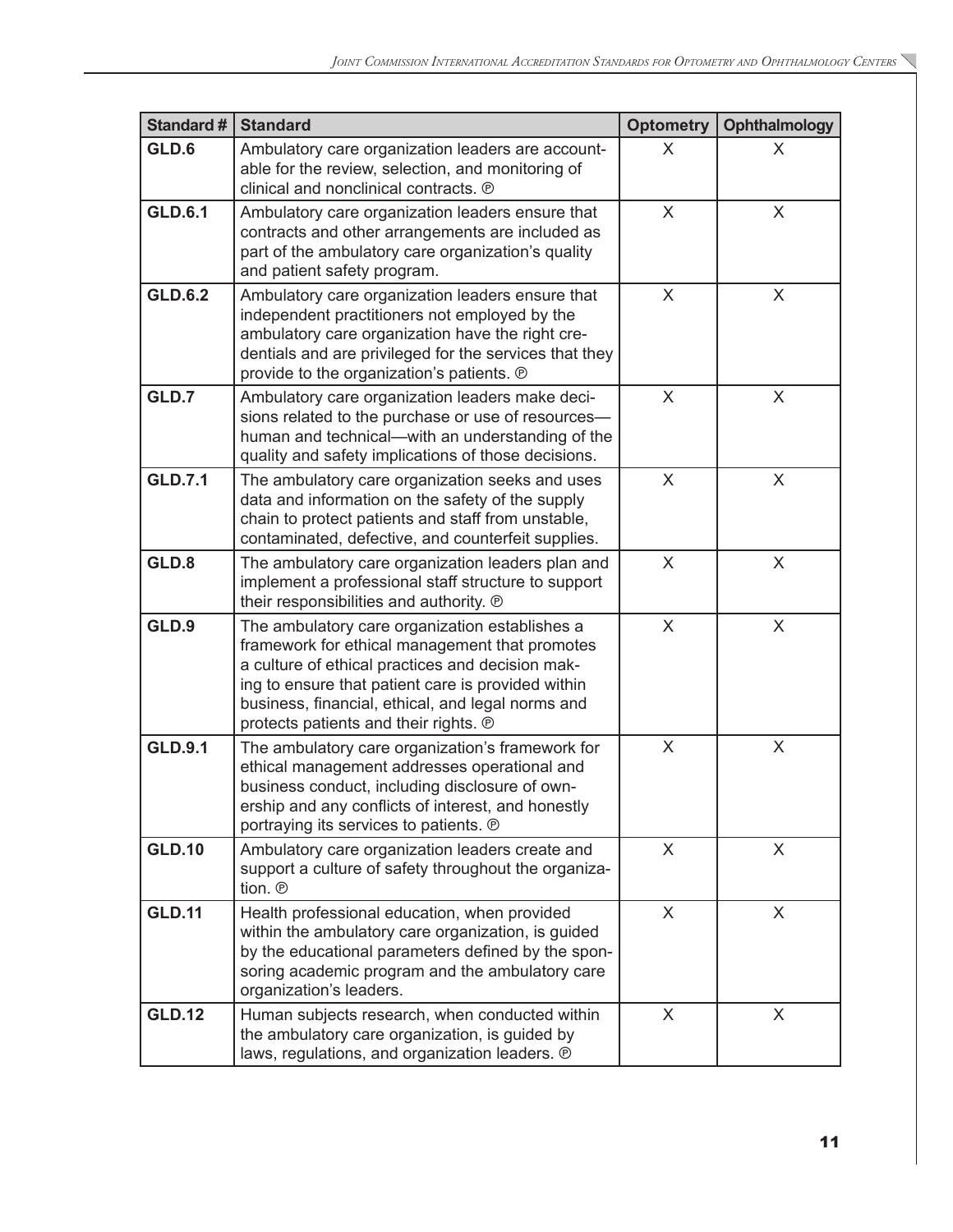| <b>Standard #</b> | <b>Standard</b>                                                                                                                                                                                                                                                        | <b>Optometry</b> | <b>Ophthalmology</b> |
|-------------------|------------------------------------------------------------------------------------------------------------------------------------------------------------------------------------------------------------------------------------------------------------------------|------------------|----------------------|
| <b>GLD.13</b>     | The ambulatory care organization has a committee<br>or another way to oversee all research in the ambu-<br>latory care organization involving human subjects. ®                                                                                                        | X                | X                    |
|                   | <b>Facility Management and Safety (FMS)</b>                                                                                                                                                                                                                            |                  |                      |
| <b>FMS.1</b>      | The ambulatory care organization assigns an indi-<br>vidual(s) to manage the organization's facility man-<br>agement program and ensures compliance with<br>relevant laws, regulations, building and fire safety<br>codes, and facility inspection requirements.       | X                | X                    |
| <b>FMS.2</b>      | When planning for demolition, construction, or ren-<br>ovation, the ambulatory care organization conducts<br>a preconstruction risk assessment. @                                                                                                                      | X                | X                    |
| <b>FMS.3</b>      | The ambulatory care organization plans and imple-<br>ments a program to provide a safe physical facility<br>through inspection and planning to reduce risks. ®                                                                                                         | X                | X                    |
| <b>FMS.3.1</b>    | The ambulatory care organization plans and imple-<br>ments a program to provide a secure environment<br>for patients, families, staff, and visitors. ®                                                                                                                 | X                | X                    |
| FMS.4             | The ambulatory care organization has a program<br>for the inventory, handling, storage, use, control,<br>and disposal of hazardous materials and waste. ®                                                                                                              | X                | X                    |
| <b>FMS.5</b>      | The ambulatory care organization develops, main-<br>tains, and evaluates a program for disaster prepared-<br>ness to respond to internal and external emergencies<br>and disasters that have the potential of occurring<br>within the organization and/or community. ® | $\sf X$          | X                    |
| <b>FMS.6</b>      | The ambulatory care organization establishes and<br>implements a program for the prevention, early<br>detection, suppression, abatement, and safe exit<br>from the facility in response to fires and nonfire<br>emergencies. ®                                         | $\sf X$          | X                    |
| <b>FMS.6.1</b>    | The ambulatory care organization regularly tests<br>its fire and smoke safety program, including any<br>devices related to early detection and suppression,<br>and documents the results. ®                                                                            | X                | X                    |
| <b>FMS.6.1.1</b>  | The fire safety program includes limiting smoking<br>by staff and patients to designated non-patient<br>care areas of the facility. ®                                                                                                                                  | X                | X                    |
| FMS.7             | The ambulatory care organization establishes and<br>implements a program for inspecting, testing, and<br>maintaining medical equipment. ®                                                                                                                              | X                | X                    |
| FMS.8             | The ambulatory care organization establishes and<br>implements a program to ensure that utility systems<br>are inspected, tested, maintained, and improved. ®                                                                                                          | X                | X                    |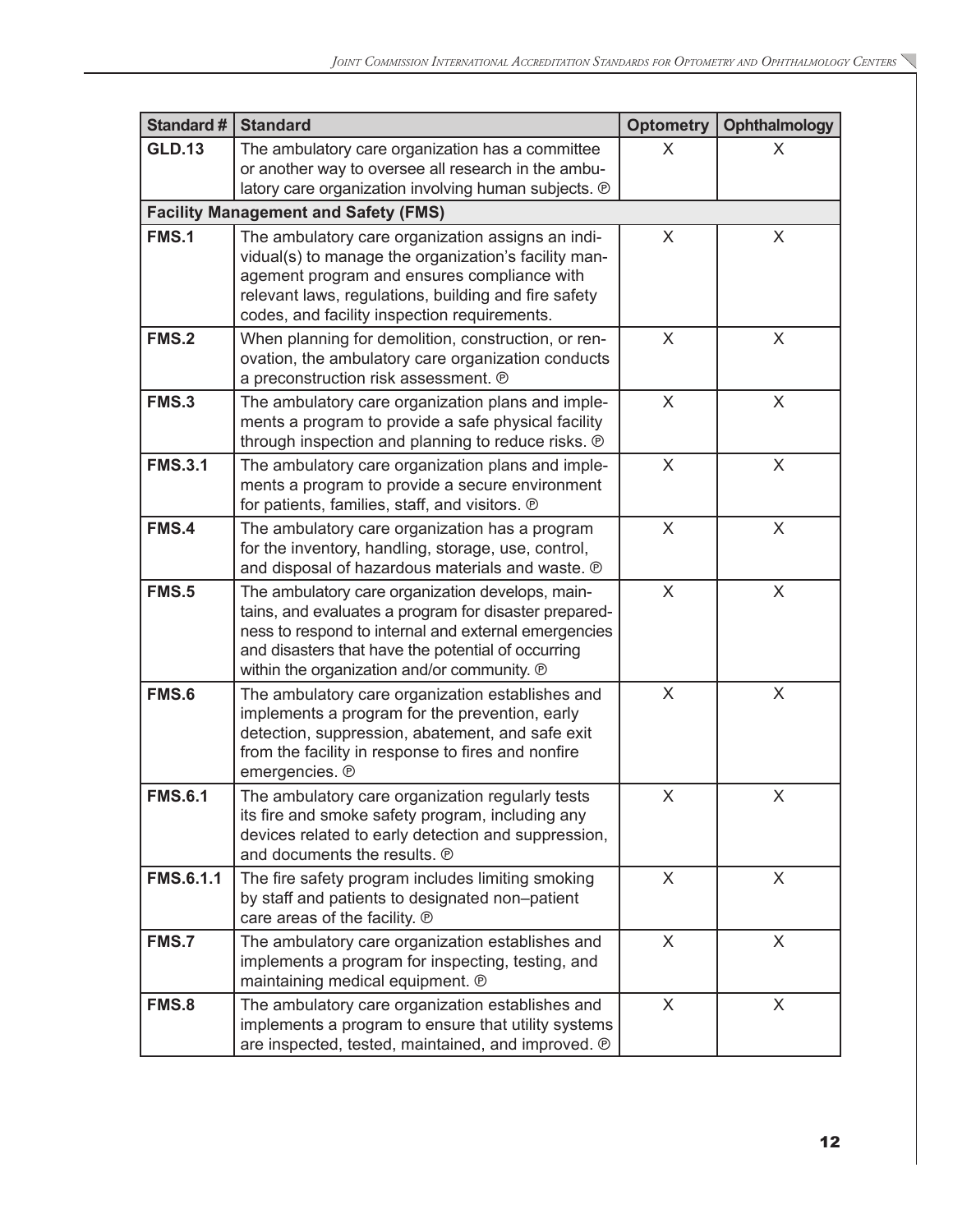| <b>Standard#</b> | <b>Standard</b>                                                                                                                                                                                                                                                                                           | <b>Optometry</b> | <b>Ophthalmology</b> |
|------------------|-----------------------------------------------------------------------------------------------------------------------------------------------------------------------------------------------------------------------------------------------------------------------------------------------------------|------------------|----------------------|
| <b>FMS.8.1</b>   | The ambulatory care organization has emergency<br>processes to protect facility occupants in the event<br>of power failure or interruption and water contami-<br>nation. ®                                                                                                                                | X                | X                    |
| <b>FMS.8.2</b>   | Designated individuals or authorities monitor water<br>quality regularly.                                                                                                                                                                                                                                 | X                | X                    |
| FMS.9            | The ambulatory care organization educates and<br>trains all staff members about their roles in provid-<br>ing a safe and effective patient care facility.                                                                                                                                                 | X                | X                    |
|                  | <b>Staff Qualification and Education (SQE)</b>                                                                                                                                                                                                                                                            |                  |                      |
| <b>SQE.1</b>     | The ambulatory care organization develops a<br>staffing plan that identifies the number of staff<br>and defines the desired education, skills, knowl-<br>edge, and other requirements of all staff members<br>needed to meet the ambulatory care organization's<br>mission and provide safe patient care. | X                | X                    |
| <b>SQE.1.1</b>   | Each staff member's responsibilities are defined in<br>a current job description. ®                                                                                                                                                                                                                       | X                | X                    |
| <b>SQE.2</b>     | The ambulatory care organization uses a defined<br>process to ensure that clinical and nonclinical<br>staff knowledge and skills are consistent with the<br>requirements of the position.                                                                                                                 | X                | X                    |
| SQE.3            | All new clinical and nonclinical staff members are<br>oriented to the ambulatory care organization and to<br>their specific job responsibilities.                                                                                                                                                         | X                | X                    |
| SQE.4            | The competence to carry out job responsibilities to<br>meet patient need is continually assessed, main-<br>tained, improved, and documented for each staff<br>member. ®                                                                                                                                   | X                | X                    |
| SQE.5            | Each staff member receives ongoing in-service<br>and other education and training to maintain or to<br>advance his or her skills and knowledge.                                                                                                                                                           | X                | X                    |
| SQE.6            | The ambulatory care organization develops and<br>implements a staff health and safety program. ®                                                                                                                                                                                                          | X                | X                    |
| <b>SQE.7</b>     | The ambulatory care organization has a uniform<br>process to gather, verify, and evaluate the creden-<br>tials (education, licensure/registration, and other<br>credentials) of those medical staff members permit-<br>ted to provide patient care without supervision. ®                                 | $\times$         | X                    |
| SQE.8            | The ambulatory care organization has a stan-<br>dardized, objective, evidence-based procedure to<br>authorize medical staff members to treat patients<br>and/or to provide other clinical services consistent<br>with their qualifications. ®                                                             | X                | X                    |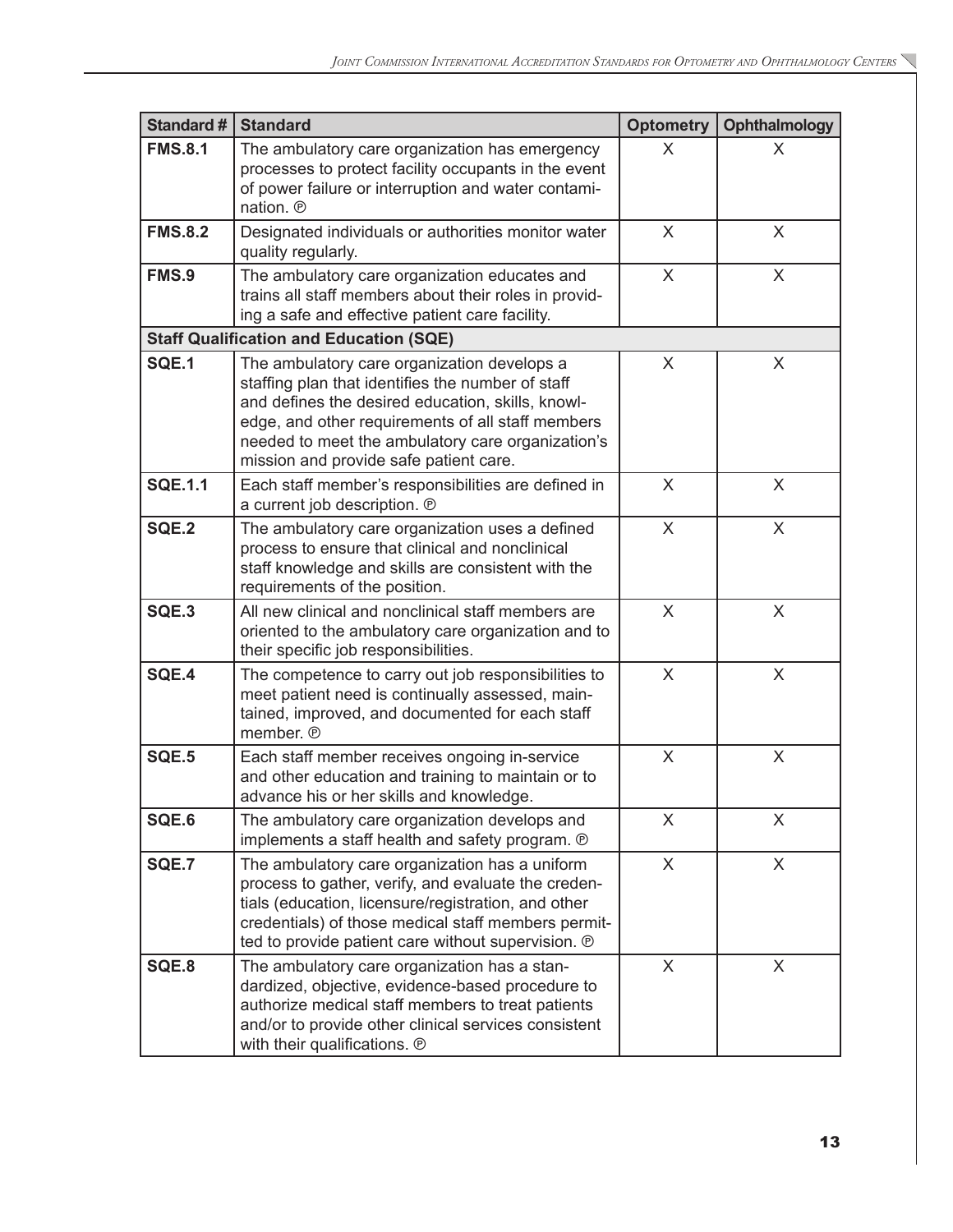| Standard #                             | <b>Standard</b>                                                                                                                                                                                                                                                          | <b>Optometry</b> | <b>Ophthalmology</b> |  |
|----------------------------------------|--------------------------------------------------------------------------------------------------------------------------------------------------------------------------------------------------------------------------------------------------------------------------|------------------|----------------------|--|
| SQE.9                                  | The ambulatory care organization uses an ongoing<br>standardized process to evaluate the quality and<br>safety of the patient care provided by each medical<br>staff member and uses this information to continue<br>clinical privileges with or without modification. ® | $\sf X$          | X                    |  |
| <b>SQE.10</b>                          | The ambulatory care organization has a uniform<br>process to gather, to verify, and to evaluate the<br>nursing staff's credentials (license, education, train-<br>ing, and experience). ®                                                                                | $\sf X$          | X                    |  |
| <b>SQE.11</b>                          | The ambulatory care organization has a uniform<br>process to gather, to verify, and to evaluate other<br>health care practitioners' credentials (license, edu-<br>cation, training, and experience). ®                                                                   | X                | X                    |  |
| <b>Management of Information (MOI)</b> |                                                                                                                                                                                                                                                                          |                  |                      |  |
| <b>MOI.1</b>                           | The ambulatory care organization meets the<br>information needs of all those who provide clini-<br>cal services, those who manage the organization,<br>and those outside the organization who require<br>data and information from the ambulatory care<br>organization.  | X                | X                    |  |
| <b>MOI.2</b>                           | Confidentiality, security, and integrity of data and<br>information are maintained. ®                                                                                                                                                                                    | X                | X                    |  |
| <b>MOI.3</b>                           | The ambulatory care organization determines the<br>retention time of records, data, and information. ®                                                                                                                                                                   | X                | X                    |  |
| <b>MOI.4</b>                           | The ambulatory care organization uses standard-<br>ized diagnosis and procedure codes and ensures<br>the uniform use of approved symbols and abbrevia-<br>tions across the organization.                                                                                 | $\times$         | $\times$             |  |
| <b>MOI.5</b>                           | Records and information are protected against<br>loss, destruction, tampering, and unauthorized<br>access or use. ®                                                                                                                                                      | X                | X                    |  |
| <b>MOI.6</b>                           | Written documents, including policies, procedures,<br>and programs, are managed in a consistent and<br>uniform manner. ®                                                                                                                                                 | X                | X                    |  |
| <b>MOI.6.1</b>                         | The policies, procedures, programs, and other doc-<br>uments that guide consistent and uniform clinical<br>and nonclinical processes and practices are fully<br>implemented. @                                                                                           | X                | X                    |  |
| <b>MOI.7</b>                           | The ambulatory care organization initiates and<br>maintains a standardized medical record for every<br>patient assessed or treated and determines the<br>record's content, format, and location of entries. ®                                                            | $\mathsf{X}$     | X                    |  |